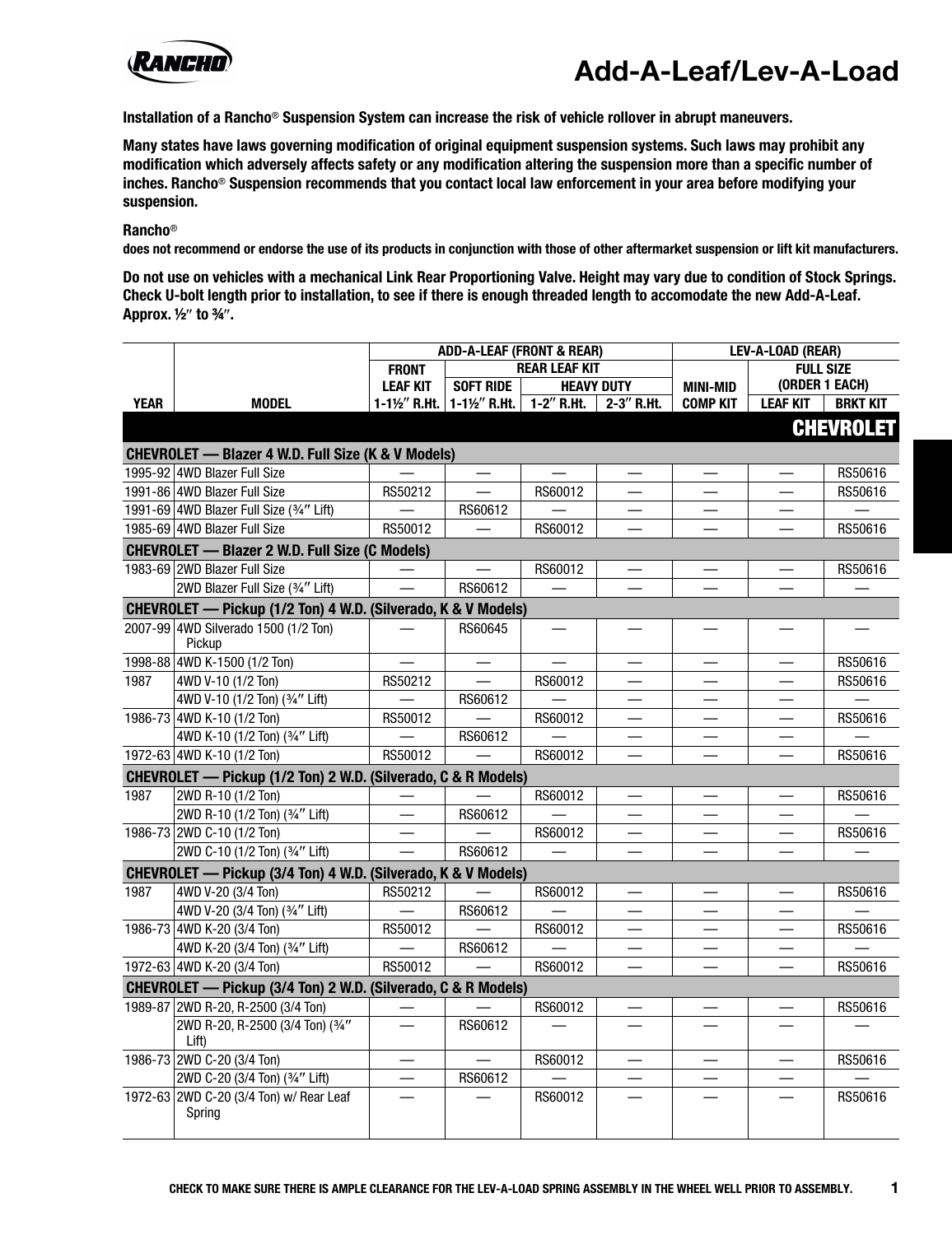

|              |                                                                                                          | <b>ADD-A-LEAF (FRONT &amp; REAR)</b> |                          |                      | LEV-A-LOAD (REAR)        |                          |                          |                 |
|--------------|----------------------------------------------------------------------------------------------------------|--------------------------------------|--------------------------|----------------------|--------------------------|--------------------------|--------------------------|-----------------|
|              |                                                                                                          | <b>FRONT</b>                         |                          | <b>REAR LEAF KIT</b> |                          | <b>FULL SIZE</b>         |                          |                 |
|              |                                                                                                          | <b>LEAF KIT</b>                      | <b>SOFT RIDE</b>         |                      | <b>HEAVY DUTY</b>        | <b>MINI-MID</b>          | (ORDER 1 EACH)           |                 |
| <b>YEAR</b>  | <b>MODEL</b>                                                                                             | 1-1½" R.Ht.                          | 1-11/2" R.Ht.            | 1-2" R.Ht.           | 2-3" R.Ht.               | <b>COMP KIT</b>          | <b>LEAF KIT</b>          | <b>BRKT KIT</b> |
|              | <b>CHEVROLET (Cont.)</b>                                                                                 |                                      |                          |                      |                          |                          |                          |                 |
|              | <b>CHEVROLET — Pickup LUV (Light Duty) 4 W.D.</b>                                                        |                                      |                          |                      |                          |                          |                          |                 |
|              | 1982-72 4WD Luv Mini Pickup                                                                              |                                      |                          | RS60612              |                          |                          |                          |                 |
|              | <b>CHEVROLET — Pickup LUV (Light Duty) 2 W.D.</b>                                                        |                                      |                          |                      |                          |                          |                          |                 |
|              | 1982-72 2WD Luv Mini                                                                                     |                                      |                          | RS60612              | $\overline{\phantom{0}}$ |                          |                          |                 |
|              | <b>CHEVROLET - Suburban 4 W.D.</b>                                                                       |                                      |                          |                      |                          |                          |                          |                 |
|              | 1991-86 Suburban 1500 4WD - Exc. Models<br>with lever-activated rear brake<br>proportioning valve        | RS50212                              |                          | RS60012              |                          |                          |                          | RS50616         |
|              | 1991-73 4WD Suburban (3/4" Lift) -<br>Exc. Models with lever-activated<br>rear brake proportioning valve |                                      | RS60612                  |                      |                          |                          |                          |                 |
|              | 1985-73 Suburban 1500 4WD - Exc. Models<br>with lever-activated rear brake<br>proportioning valve        | RS50012                              |                          | RS60012              |                          |                          |                          | RS50616         |
|              | 1972-63 Suburban 1500 4WD                                                                                | RS50012                              |                          | RS60012              | $\overline{\phantom{0}}$ |                          |                          | RS50616         |
|              | <b>CHEVROLET - Suburban 2 W.D.</b>                                                                       |                                      |                          |                      |                          |                          |                          |                 |
|              | 1991-73 2WD Suburban                                                                                     | $\qquad \qquad$                      | $\overline{\phantom{0}}$ | RS60012              |                          | $\overline{\phantom{0}}$ | $\overline{\phantom{0}}$ | RS50616         |
|              | 2WD Suburban (3/4" Lift)                                                                                 | $\overline{\phantom{0}}$             | RS60612                  |                      | $\overline{\phantom{0}}$ | $\overline{\phantom{0}}$ |                          |                 |
|              | 1972-63 2WD Suburban w/ Rear Leaf Spring                                                                 |                                      |                          | RS60012              |                          |                          |                          | RS50616         |
|              | CHEVROLET - Van (1/2 Ton) Express & G Models - Inc. Sportvan                                             |                                      |                          |                      |                          |                          |                          |                 |
|              | 1990-71 $ G-10(1/2)$ Ton) w/ rear leaf springs                                                           |                                      |                          | RS60612              | $\overline{\phantom{0}}$ |                          |                          |                 |
| <b>DODGE</b> |                                                                                                          |                                      |                          |                      |                          |                          |                          |                 |
|              | DODGE - Pickup (1/2 Ton) 4 W.D. (Ram 1500 & W Models)                                                    |                                      |                          |                      |                          |                          |                          |                 |
|              | 1993-61 4WD W100, W150 (1/2 Ton)                                                                         | RS50212                              | RS60612                  | RS60012              |                          |                          |                          | RS50616         |
|              | DODGE - Pickup (1/2 Ton) 2 W.D. (Ram 1500 & D Models)                                                    |                                      |                          |                      |                          |                          |                          |                 |
|              | 1993-61 2WD D100, D150 (1/2 Ton)                                                                         |                                      | RS60612                  | RS60012              |                          |                          |                          | RS5061612       |
|              | DODGE - Pickup (3/4 Ton) 4 W.D. (Ram 2500 & W Models)                                                    |                                      |                          |                      |                          |                          |                          |                 |
|              | 1993-61 4WD W200, W250 (3/4 Ton)                                                                         | RS50212                              | RS60612                  | RS60012              |                          |                          |                          | RS50616         |
|              | DODGE - Pickup (3/4 Ton) 2 W.D. (Ram 2500 & D Models)                                                    |                                      |                          |                      |                          |                          |                          |                 |
|              | 1993-61 2WD D200, D250 (3/4 Ton)                                                                         |                                      | RS60612                  | RS60012              |                          |                          |                          | RS5061612       |
|              | DODGE - Pickup (1 Ton) 4 W.D. (Ram 3500 & W Models)                                                      |                                      |                          |                      |                          |                          |                          |                 |
|              | 1993-61   4WD W300, W350 (1 Ton)                                                                         | RS50212                              | RS60612                  | RS60012              |                          |                          |                          | RS50616         |
|              | DODGE - Pickup (1 Ton) 2 W.D. (Ram 3500 & D Models)                                                      |                                      |                          |                      |                          |                          |                          |                 |
|              | 1993-61 2WD D300, D350 (1 Ton)                                                                           |                                      | RS60612                  | RS60012              |                          |                          |                          | RS50616         |
|              | DODGE - Pickup Ram 50 (D-50 Light Duty) 4 W.D.                                                           |                                      |                          |                      |                          |                          |                          |                 |
| 1984         | 4WD D50 Mini                                                                                             |                                      |                          | RS60612              |                          |                          |                          |                 |
|              | DODGE - Pickup Ram 50 (D-50 Light Duty) 2 W.D.                                                           |                                      |                          |                      |                          |                          |                          |                 |
|              | 1985-79 2WD D50 Mini                                                                                     |                                      |                          | RS60612              |                          |                          |                          |                 |
|              | DODGE - Ramcharger 4 W.D.<br>1995-61 4WD Ramcharger                                                      | RS50212                              |                          |                      |                          |                          |                          |                 |
|              |                                                                                                          |                                      | RS60612                  | RS60012              |                          |                          |                          | RS50616         |
|              | DODGE - Ramcharger 2 W.D.<br>1995-61 2WD Ramcharger                                                      |                                      | RS60612                  | RS60012              |                          |                          |                          | RS50616         |
|              | DODGE - Van (1/2 Ton) Ram & B Models - Inc. Wagon                                                        |                                      |                          |                      |                          |                          |                          |                 |
|              | 1990-71 B100, B150 (1/2 Ton) w/ rear leaf                                                                |                                      |                          | RS60612              |                          |                          |                          |                 |
|              | springs                                                                                                  |                                      |                          |                      |                          |                          |                          |                 |
| <b>FORD</b>  |                                                                                                          |                                      |                          |                      |                          |                          |                          |                 |
|              | FORD - Bronco (Full Size Models) 4 W.D.                                                                  |                                      |                          |                      |                          |                          |                          |                 |
|              | 1977-66 4WD Bronco                                                                                       |                                      | RS60612                  |                      |                          |                          |                          |                 |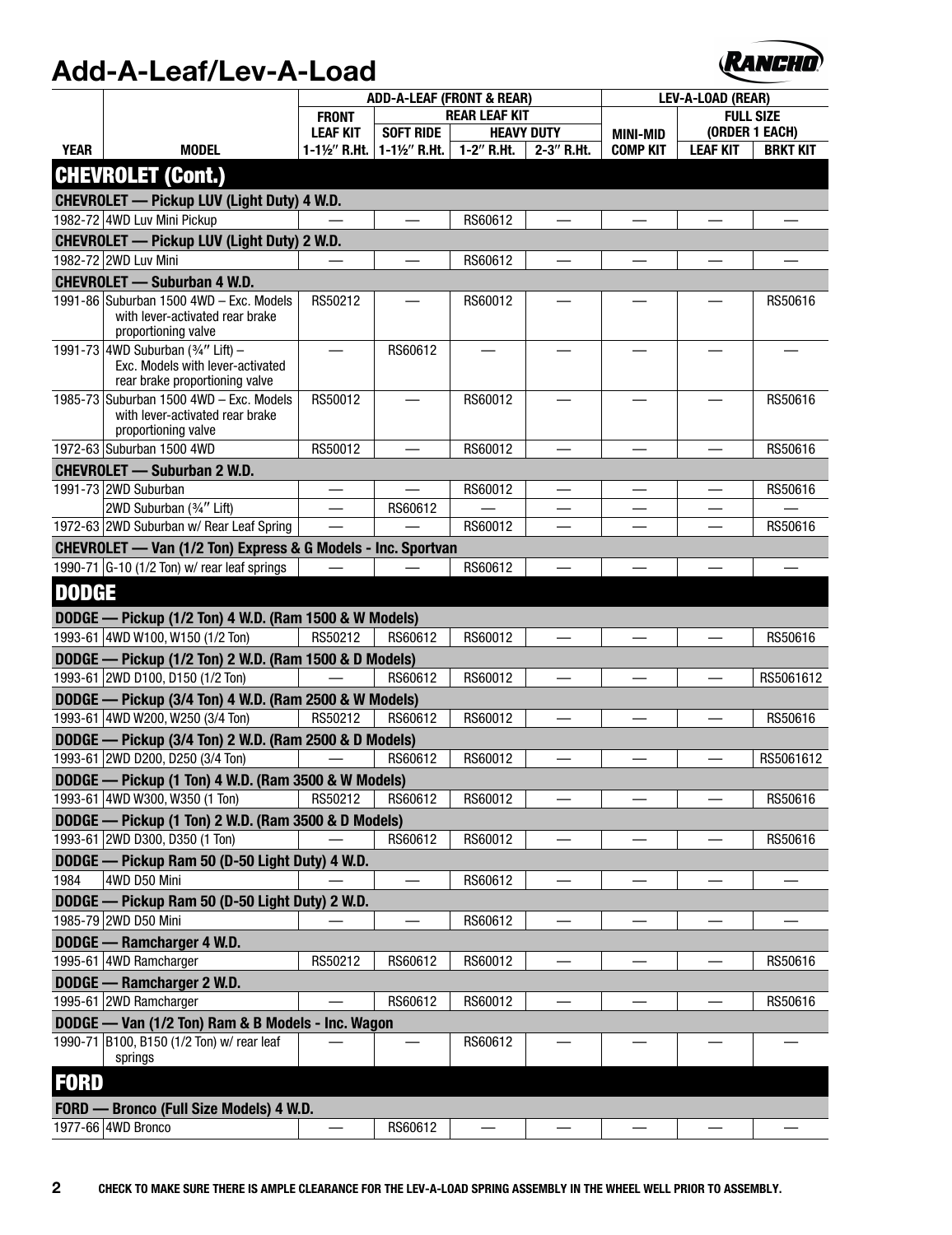

|             |                                                                                      |                          |                          | <b>ADD-A-LEAF (FRONT &amp; REAR)</b> |                          | LEV-A-LOAD (REAR)        |                                |                          |
|-------------|--------------------------------------------------------------------------------------|--------------------------|--------------------------|--------------------------------------|--------------------------|--------------------------|--------------------------------|--------------------------|
|             |                                                                                      | <b>FRONT</b>             |                          | <b>REAR LEAF KIT</b>                 |                          |                          | <b>FULL SIZE</b>               |                          |
|             |                                                                                      | <b>LEAF KIT</b>          | <b>SOFT RIDE</b>         | <b>HEAVY DUTY</b>                    |                          | <b>MINI-MID</b>          | (ORDER 1 EACH)                 |                          |
| <b>YEAR</b> | <b>MODEL</b>                                                                         | 1-11/2" R.Ht.            | 1-11/2" R.Ht.            | 1-2" R.Ht.                           | 2-3" R.Ht.               | <b>COMP KIT</b>          | <b>LEAF KIT</b>                | <b>BRKT KIT</b>          |
|             |                                                                                      |                          |                          |                                      |                          |                          |                                | <b>FORD (Cont.)</b>      |
|             | FORD - Pickup (1/2 Ton) 4 W.D. (F Series)                                            |                          |                          |                                      |                          |                          |                                |                          |
|             | 2014-09 4WD F-100, F-150                                                             | $\overline{\phantom{m}}$ |                          | RS60501                              |                          |                          |                                |                          |
|             | 1993-80 4WD F-100, F-150 (1/2 Ton) w/<br>21/2" wide leaf springs                     |                          |                          |                                      |                          |                          |                                | RS50616                  |
|             | FORD - Pickup (1/2 Ton) 2 W.D. (F Series)                                            |                          |                          |                                      |                          |                          |                                |                          |
|             | 1993-80 2WD F-100, F-150 (1/2 Ton) w/<br>21/2" wide leaf springs                     |                          |                          |                                      |                          |                          |                                | RS50616                  |
|             | 1979-62 2WD F-100, F-150 (1/2 Ton)                                                   | $\overline{\phantom{0}}$ |                          | RS60012                              | $\overline{\phantom{0}}$ |                          |                                | RS50616                  |
|             | FORD - Pickup (3/4 Ton) 4 W.D. (F Series)                                            |                          |                          |                                      |                          |                          |                                |                          |
|             | 2007-99 4WD F-250 Superduty (3/4 Ton)                                                |                          |                          |                                      | RS60642                  |                          |                                |                          |
|             | 1993-80 4WD F-250 (3/4 Ton) w/ 21/2" wide<br>leaf springs                            |                          |                          |                                      |                          |                          |                                | RS50616                  |
|             | FORD - Pickup (3/4 Ton) 2 W.D. (F Series)                                            |                          |                          |                                      |                          |                          |                                |                          |
|             | 1993-80 2WD F-250 (3/4 Ton) w/ 21/2" wide<br>leaf springs                            |                          |                          |                                      |                          |                          |                                | RS50616                  |
|             | 1979-57 2WD F-250 (3/4 Ton)                                                          | $\overline{\phantom{0}}$ |                          |                                      |                          |                          |                                | RS50616                  |
|             | FORD - Pickup (1 Ton) 4 W.D. (F Series)                                              |                          |                          |                                      |                          |                          |                                |                          |
|             | 2007-99 4WD F-350 Superduty (1 Ton) FORD<br>- Pickup Courier (Light Duty)            | $\overline{\phantom{0}}$ |                          | —                                    | RS60642                  |                          |                                | $\overline{\phantom{0}}$ |
|             | 1984-72 2WD Courier Mini                                                             |                          | RS60612                  |                                      |                          |                          |                                |                          |
|             | FORD - Pickup Ranger (Light Duty) 4 W.D.                                             |                          |                          |                                      |                          |                          |                                |                          |
|             | 1992-83 4WD Ranger (3/4" Lift)                                                       |                          | RS60612                  |                                      |                          |                          |                                |                          |
|             | FORD - Pickup Ranger (Light Duty) 2 W.D.                                             |                          |                          |                                      |                          |                          |                                |                          |
|             | 1992-83 2WD Ranger (3/4" Lift)                                                       |                          | RS60612                  |                                      |                          |                          |                                |                          |
|             | FORD - Van (1/2 Ton) E Series - Inc. Club Wagon                                      |                          |                          |                                      |                          |                          |                                |                          |
|             | 1991-65 E-100, E-150 (1/2 Ton) w/ 21/2"<br>rear leaf springs                         |                          |                          | RS6061250                            |                          |                          |                                |                          |
|             |                                                                                      |                          |                          |                                      |                          |                          |                                | <b>GMC</b>               |
|             | GMC - Jimmy 4 W.D. Full Size (K & V Models)                                          |                          |                          |                                      |                          |                          |                                |                          |
|             | 1995-92 4WD Jimmy Full Size                                                          |                          |                          |                                      |                          |                          |                                | RS50616                  |
|             | 1991-86 4WD Jimmy Full Size                                                          | RS50212                  |                          | RS60012                              |                          |                          |                                | RS50616                  |
|             | 1991-69 4WD Jimmy Full Size (3/4" Lift)                                              |                          | RS60612                  |                                      |                          |                          |                                |                          |
|             | 1985-69 4WD Jimmy Full Size                                                          | RS50012                  |                          | RS60012                              |                          |                          |                                | RS50616                  |
|             | GMC - Jimmy 2 W.D. Full Size (C Models)                                              |                          |                          |                                      |                          |                          |                                |                          |
|             | 1983-69 2WD Jimmy Full Size                                                          |                          |                          | RS60012                              |                          |                          |                                | RS50616                  |
|             | 2WD Jimmy Full Size (3/4" Lift)                                                      |                          | RS60612                  |                                      |                          |                          |                                |                          |
|             | GMC - Pickup (1/2 Ton) 4 W.D. (Sierra, K & V Models)                                 |                          |                          |                                      |                          |                          |                                |                          |
|             | 2007-99 4WD Sierra 1500 (1/2 Ton) Pickup                                             |                          | RS60645                  |                                      |                          |                          |                                |                          |
|             | 1998-88 4WD K-1500 (1/2 Ton)                                                         |                          |                          |                                      | —                        |                          |                                | RS50616                  |
| 1987        | 4WD V-1500 (1/2 Ton)                                                                 | RS50212                  | $\overline{\phantom{0}}$ | RS60012                              | —                        |                          |                                | RS50616                  |
|             | 4WD V-1500 (1/2 Ton) (3/4" Lift)                                                     |                          | RS60612                  |                                      | —                        | —                        | —                              |                          |
|             | 1986-73 4WD K-1500 (1/2 Ton)                                                         | RS50012                  |                          | RS60012                              |                          | $\overline{\phantom{0}}$ |                                | RS50616                  |
|             | 4WD K-1500 (1/2 Ton) (3/4" Lift)                                                     | RS50012                  | RS60612                  | RS60012                              |                          |                          | $\overline{\phantom{0}}$       | RS50616                  |
|             | 1972-63 4WD K-1500 (1/2 Ton)<br>GMC - Pickup (1/2 Ton) 2 W.D. (Sierra, C & R Models) |                          |                          |                                      |                          |                          |                                |                          |
| 1987        | 2WD R-1500 (1/2 Ton)                                                                 |                          |                          | RS60012                              |                          |                          |                                | RS50616                  |
|             | 2WD R-1500 (1/2 Ton) (3/4" Lift)                                                     | —                        | RS60612                  |                                      |                          |                          |                                |                          |
|             | 1986-73 2WD C-1500 (1/2 Ton)                                                         |                          |                          | RS60012                              |                          |                          |                                | RS50616                  |
|             | 2WD C-1500 (1/2 Ton) (3/4" Lift)                                                     | $\qquad \qquad$          | RS60612                  |                                      | $\overline{\phantom{0}}$ | —                        | $\qquad \qquad \longleftarrow$ |                          |

[½¸] May need to reuse stock center pin, check length before disassembly. Add-A-Leaf may need to be drilled for larger stock center pin bolt.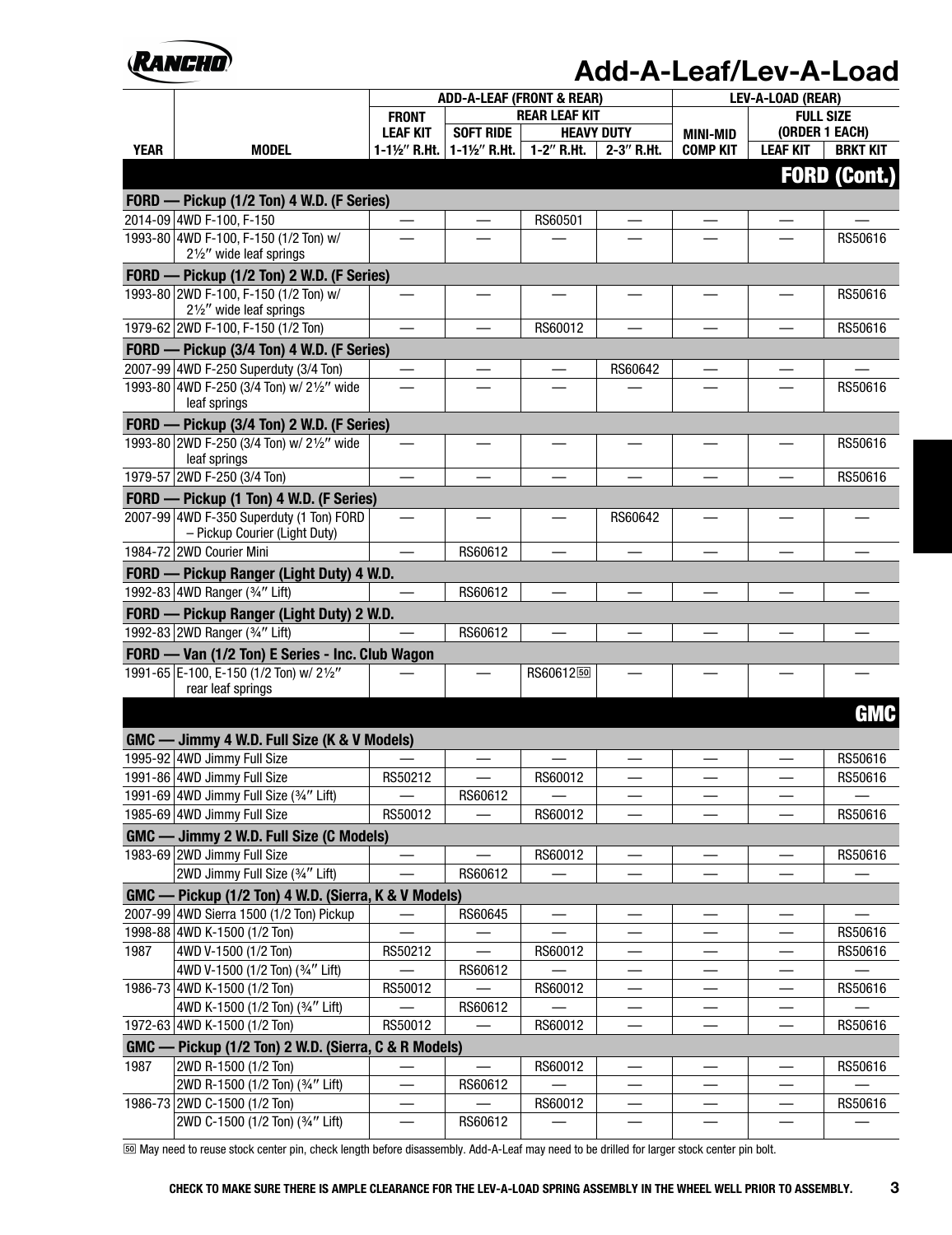

|             |                                                                                                          | <b>ADD-A-LEAF (FRONT &amp; REAR)</b> |                          |                          | LEV-A-LOAD (REAR)        |                               |                  |                 |
|-------------|----------------------------------------------------------------------------------------------------------|--------------------------------------|--------------------------|--------------------------|--------------------------|-------------------------------|------------------|-----------------|
|             |                                                                                                          | <b>FRONT</b>                         |                          | <b>REAR LEAF KIT</b>     |                          |                               | <b>FULL SIZE</b> |                 |
|             |                                                                                                          | <b>LEAF KIT</b>                      | <b>SOFT RIDE</b>         |                          | <b>HEAVY DUTY</b>        | <b>MINI-MID</b>               | (ORDER 1 EACH)   |                 |
| <b>YEAR</b> | <b>MODEL</b>                                                                                             | 1-1½" R.Ht.                          | 1-1½" R.Ht.              | 1-2" R.Ht.               | 2-3" R.Ht.               | <b>COMP KIT</b>               | <b>LEAF KIT</b>  | <b>BRKT KIT</b> |
|             | <b>GMC (Cont.)</b>                                                                                       |                                      |                          |                          |                          |                               |                  |                 |
|             | GMC — Pickup (3/4 Ton) 4 W.D. (Sierra, K & V Models)                                                     |                                      |                          |                          |                          |                               |                  |                 |
| 1987        | 4WD V-2500 (3/4 Ton)                                                                                     | RS50212                              | $\overline{\phantom{0}}$ | RS60012                  |                          |                               |                  | RS50616         |
|             | 4WD V-2500 (3/4 Ton) (3/4" Lift)                                                                         |                                      | RS60612                  |                          |                          |                               |                  |                 |
|             | 1986-73 4WD K-2500 (3/4 Ton)                                                                             | RS50012                              |                          | RS60012                  |                          |                               |                  | RS50616         |
|             | 4WD K-2500 (3/4 Ton) (3/4" Lift)                                                                         |                                      | RS60612                  |                          |                          |                               |                  |                 |
|             | 1972-63 4WD K-2500 (3/4 Ton)                                                                             | RS50012                              | $\overline{\phantom{0}}$ | RS60012                  | $\overline{\phantom{0}}$ |                               |                  | RS50616         |
|             |                                                                                                          |                                      |                          |                          |                          |                               |                  |                 |
|             | GMC - Pickup (3/4 Ton) 2 W.D. (Sierra, C & R Models)<br>1989-87 2WD R-2500 (3/4 Ton)                     |                                      |                          |                          |                          |                               |                  |                 |
|             |                                                                                                          |                                      | $\overline{\phantom{0}}$ | RS60012                  | $\overline{\phantom{0}}$ | —<br>$\overline{\phantom{0}}$ |                  | RS50616         |
|             | 2WD R-2500 (3/4 Ton) (3/4" Lift)<br>1986-73 2WD C-2500 (3/4 Ton)                                         | $\overline{\phantom{0}}$             | RS60612                  | RS60012                  | $\overline{\phantom{0}}$ |                               |                  | RS50616         |
|             | 2WD C-2500 (3/4 Ton) (3/4" Lift)                                                                         | —                                    | RS60612                  |                          | —                        |                               |                  |                 |
|             | 1972-63 2WD C-2500 (3/4 Ton) w/ Rear Leaf                                                                |                                      |                          | RS60012                  |                          |                               |                  | RS50616         |
|             | Spring                                                                                                   |                                      |                          |                          |                          |                               |                  |                 |
|             | GMC - Suburban 4 W.D.                                                                                    |                                      |                          |                          |                          |                               |                  |                 |
|             | 1991-86 Suburban 1500 4WD - Exc. Models                                                                  | RS50212                              |                          | RS60012                  |                          |                               |                  | RS50616         |
|             | with lever-activated rear brake<br>proportioning valve                                                   |                                      |                          |                          |                          |                               |                  |                 |
|             | 1991-73 4WD Suburban (3/4" Lift) -<br>Exc. Models with lever-activated<br>rear brake proportioning valve | $\overline{\phantom{0}}$             | RS60612                  | $\overline{\phantom{0}}$ |                          |                               |                  |                 |
|             | 1985-73 Suburban 1500 4WD - Exc. Models<br>with lever-activated rear brake<br>proportioning valve        | RS50012                              | $\equiv$                 | RS60012                  |                          |                               |                  | RS50616         |
|             | 1972-63 Suburban 1500 4WD                                                                                | RS50012                              |                          | RS60012                  |                          |                               |                  | RS50616         |
|             | GMC - Suburban 2 W.D. (Light Trucks)                                                                     |                                      |                          |                          |                          |                               |                  |                 |
|             | 1991-73 2WD Suburban                                                                                     | $\qquad \qquad$                      |                          | RS60012                  |                          |                               |                  | RS50616         |
|             | 2WD Suburban (3/4" Lift)                                                                                 |                                      | RS60612                  |                          |                          |                               |                  |                 |
|             | 1972-63 2WD Suburban w/ Rear Leaf Spring                                                                 |                                      |                          | RS60012                  |                          |                               |                  | RS50616         |
|             | GMC - Van (1/2 Ton) Savana & G Models - Inc. Rally & Vandura                                             |                                      |                          |                          |                          |                               |                  |                 |
|             | 1990-71 G-1500 (1/2 Ton) w/ rear leaf<br>springs                                                         |                                      |                          | RS60612                  |                          |                               |                  |                 |
|             | <b>INTERNATIONAL</b>                                                                                     |                                      |                          |                          |                          |                               |                  |                 |
|             | <b>INTERNATIONAL — Pickup (Full Size) 4 W.D.</b>                                                         |                                      |                          |                          |                          |                               |                  |                 |
|             | 1975-60 4WD IHC Pickup                                                                                   | RS5021249                            |                          | RS60012                  |                          |                               |                  |                 |
|             | <b>INTERNATIONAL — Pickup (Full Size) 2 W.D.</b>                                                         |                                      |                          |                          |                          |                               |                  |                 |
|             | 1975-60 2WD IHC Pickup                                                                                   | RS5021249                            |                          | RS60012                  | $\equiv$                 |                               |                  |                 |
|             | <b>INTERNATIONAL - Travelall 4 W.D.</b>                                                                  |                                      |                          |                          |                          |                               |                  |                 |
|             | 1975-60 4WD IHC Travelall                                                                                | RS5021249                            |                          | RS60012                  |                          |                               |                  |                 |
|             | <b>INTERNATIONAL - Travelall 2 W.D.</b>                                                                  |                                      |                          |                          |                          |                               |                  |                 |
|             | 1975-60 2WD IHC Travelall                                                                                | RS5021249                            |                          | RS60012                  |                          |                               |                  |                 |
| <b>JEEP</b> |                                                                                                          |                                      |                          |                          |                          |                               |                  |                 |
|             |                                                                                                          |                                      |                          |                          |                          |                               |                  |                 |
|             | JEEP - Cherokee                                                                                          |                                      |                          |                          |                          |                               |                  |                 |
|             | 2002-84 Cherokee XJ                                                                                      | $\overline{\phantom{0}}$             | RS6091351                |                          | —                        |                               |                  |                 |
|             | JEEP - CJ Series 4 W.D.                                                                                  |                                      |                          |                          |                          |                               |                  |                 |
|             | 1986-76 4WD CJ5, CJ7                                                                                     |                                      |                          | RS60612                  |                          |                               |                  |                 |
|             | JEEP - Jeepster (Inc. Commando) 4 W.D.                                                                   |                                      |                          |                          |                          |                               |                  |                 |
|             | 1973-69 4WD Jeepster, Commando - multi<br>leaf only                                                      |                                      |                          | RS60612                  |                          |                               |                  |                 |
|             | 1968-67 4WD Jeepster, C101                                                                               |                                      |                          | RS60612                  |                          |                               |                  |                 |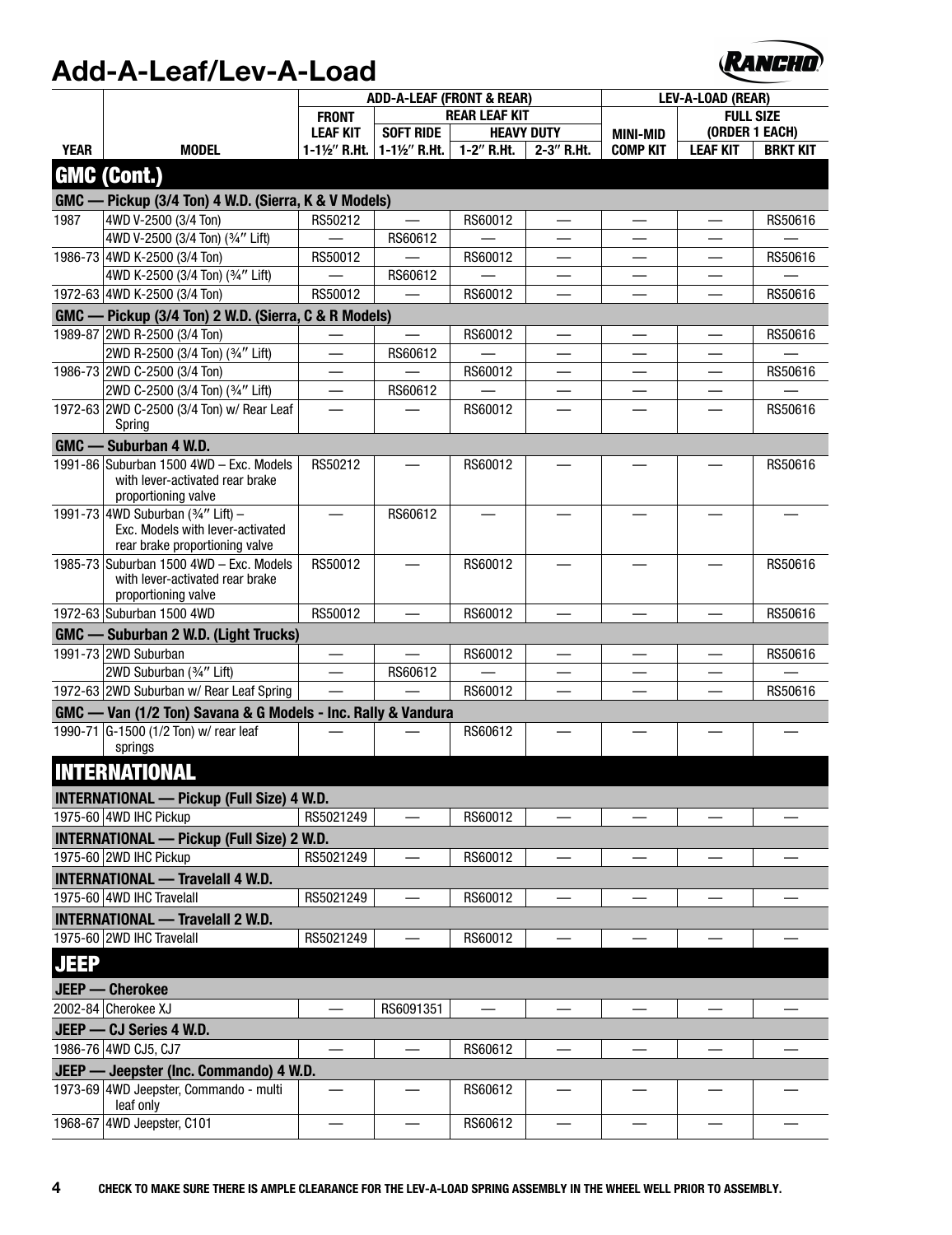

|                 |                                                                      |                          | <b>ADD-A-LEAF (FRONT &amp; REAR)</b> |                          |                                | LEV-A-LOAD (REAR) |                  |                     |  |
|-----------------|----------------------------------------------------------------------|--------------------------|--------------------------------------|--------------------------|--------------------------------|-------------------|------------------|---------------------|--|
|                 |                                                                      |                          |                                      | <b>REAR LEAF KIT</b>     |                                |                   | <b>FULL SIZE</b> |                     |  |
|                 |                                                                      | <b>LEAF KIT</b>          | <b>SOFT RIDE</b>                     | <b>HEAVY DUTY</b>        |                                | <b>MINI-MID</b>   | (ORDER 1 EACH)   |                     |  |
| <b>YEAR</b>     | <b>MODEL</b>                                                         | 1-1½" R.Ht.              | 1-1½" R.Ht.                          | 1-2" R.Ht.               | 2-3" R.Ht.                     | <b>COMP KIT</b>   | <b>LEAF KIT</b>  | <b>BRKT KIT</b>     |  |
|                 |                                                                      |                          |                                      |                          |                                |                   |                  | <b>JEEP (Cont.)</b> |  |
|                 | JEEP - Pickup Comanche (MJ Series) 4 W.D.                            |                          |                                      |                          |                                |                   |                  |                     |  |
|                 | 1992-86 4WD Comanche Mid Size                                        |                          | RS6091351                            |                          |                                |                   |                  |                     |  |
|                 | JEEP - Pickup Comanche (MJ Series) 2 W.D.                            |                          |                                      |                          |                                |                   |                  |                     |  |
|                 | 1992-86 2WD Comanche Mid Size                                        |                          | RS6091351                            |                          |                                |                   |                  |                     |  |
|                 | JEEP - Pickup Gladiator (J Series) 4 W.D.                            |                          |                                      |                          |                                |                   |                  |                     |  |
|                 | 1973-65 4WD Gladiator                                                |                          |                                      | RS60012                  |                                |                   |                  |                     |  |
|                 |                                                                      |                          |                                      |                          |                                |                   |                  |                     |  |
|                 | JEEP - Pickup Pioneer (J Series) 4 W.D.<br>1986-74 4WD J10 (1/2 Ton) | RS50212                  | RS60612                              | RS60012                  |                                |                   |                  |                     |  |
|                 | 4WD J20 (3/4 Ton)                                                    | RS50212                  |                                      | RS60012                  |                                |                   |                  |                     |  |
|                 |                                                                      |                          |                                      |                          |                                |                   |                  |                     |  |
|                 | JEEP - Scrambler 4 W.D.<br>1986-76 4WD Scrambler                     |                          |                                      |                          |                                |                   |                  |                     |  |
|                 |                                                                      |                          |                                      | RS60612                  |                                |                   |                  |                     |  |
|                 | JEEP - Wagoneer 4 W.D.                                               |                          |                                      |                          |                                |                   |                  |                     |  |
|                 | 1990-63 4WD Wagoneer Full Size                                       | RS50212                  | RS60612                              | RS60012                  |                                |                   |                  |                     |  |
|                 | JEEP - Wrangler (YJ Series)                                          |                          |                                      |                          |                                |                   |                  |                     |  |
|                 | 1995-87 Wrangler YJ 4WD                                              | RS60613                  |                                      | RS6061315                |                                |                   |                  |                     |  |
|                 |                                                                      |                          |                                      |                          |                                |                   |                  | <b>LAND ROVER</b>   |  |
|                 | <b>LAND ROVER - Defender 90</b>                                      |                          |                                      |                          |                                |                   |                  |                     |  |
| 1981-59 4WD All |                                                                      | RS60612                  |                                      | RS60612                  |                                |                   |                  |                     |  |
|                 | <b>LAND ROVER - Range Rover</b>                                      |                          |                                      |                          |                                |                   |                  |                     |  |
| 1981-59 4WD All |                                                                      | RS60612                  |                                      | RS60612                  |                                |                   |                  |                     |  |
|                 |                                                                      |                          |                                      |                          |                                |                   |                  |                     |  |
|                 |                                                                      |                          |                                      |                          |                                |                   |                  | <b>MAZDA</b>        |  |
|                 | <b>MAZDA — Pickup B Series 2 W.D.</b>                                |                          |                                      |                          |                                |                   |                  |                     |  |
|                 | 1984-72 2WD B2000, B2200                                             | $\overline{\phantom{0}}$ | RS60612                              | $\overline{\phantom{0}}$ | $\overline{\phantom{0}}$       | $\equiv$          |                  |                     |  |
|                 |                                                                      |                          |                                      |                          |                                |                   |                  | <b>MITSUBISHI</b>   |  |
|                 |                                                                      |                          |                                      |                          |                                |                   |                  |                     |  |
|                 | <b>MITSUBISHI — Pickup Series 4 W.D.</b><br>1984-82 4WD Pickup       |                          |                                      | RS60612                  |                                |                   |                  |                     |  |
|                 |                                                                      |                          |                                      |                          |                                |                   |                  |                     |  |
|                 | <b>MITSUBISHI — Pickup Series 2 W.D.</b>                             |                          |                                      |                          |                                |                   |                  |                     |  |
|                 | 1984-82 2WD Pickup                                                   |                          |                                      | RS60612                  |                                |                   |                  |                     |  |
|                 |                                                                      |                          |                                      |                          |                                |                   |                  | <b>NISSAN</b>       |  |
|                 | <b>NISSAN — Pickup Series 4 W.D.</b>                                 |                          |                                      |                          |                                |                   |                  |                     |  |
|                 | 1986-83 4WD Pickup                                                   |                          |                                      |                          | RS6061230                      |                   |                  |                     |  |
|                 | 1982-68 4WD Pickup                                                   |                          |                                      | RS60612                  |                                |                   |                  |                     |  |
|                 | <b>NISSAN — Pickup Series 2 W.D.</b>                                 |                          |                                      |                          |                                |                   |                  |                     |  |
|                 | 1986-83 2WD Pickup                                                   |                          |                                      |                          | RS6061230                      |                   |                  |                     |  |
|                 | 1982-68 2WD Pickup                                                   |                          |                                      | RS60612                  |                                |                   |                  |                     |  |
|                 |                                                                      |                          |                                      |                          |                                |                   |                  |                     |  |
|                 |                                                                      |                          |                                      |                          |                                |                   |                  | <b>PLYMOUTH</b>     |  |
|                 | PLYMOUTH - Arrow (Light Duty) Pickup 2 W.D.                          |                          |                                      |                          |                                |                   |                  |                     |  |
|                 | 1982-79 2WD Arrow Mini                                               |                          |                                      | RS60612                  |                                |                   |                  |                     |  |
|                 | PLYMOUTH - PB Models (1/2 Ton) Van                                   |                          |                                      |                          |                                |                   |                  |                     |  |
|                 | 1983-71 PB100, PB150 (1/2 Ton)                                       | —                        |                                      | RS60612                  | $\qquad \qquad \longleftarrow$ |                   |                  |                     |  |
|                 | PLYMOUTH - Trailduster 4 W.D.                                        |                          |                                      |                          |                                |                   |                  |                     |  |
|                 | 1978-61 4WD Trailduster                                              | RS50212                  | RS60612                              | RS60012                  | $\overline{\phantom{0}}$       |                   |                  | RS50616             |  |
|                 | PLYMOUTH - Trailduster 2 W.D.                                        |                          |                                      |                          |                                |                   |                  |                     |  |
|                 | 1978-61 2WD Trailduster                                              |                          | RS60612                              | RS60012                  |                                |                   |                  | RS50616             |  |
|                 |                                                                      |                          |                                      |                          |                                |                   |                  |                     |  |

 $\overline{30}$  Kit RS60612 will work on 1983-86 Nissan but raises rear 2"-3".